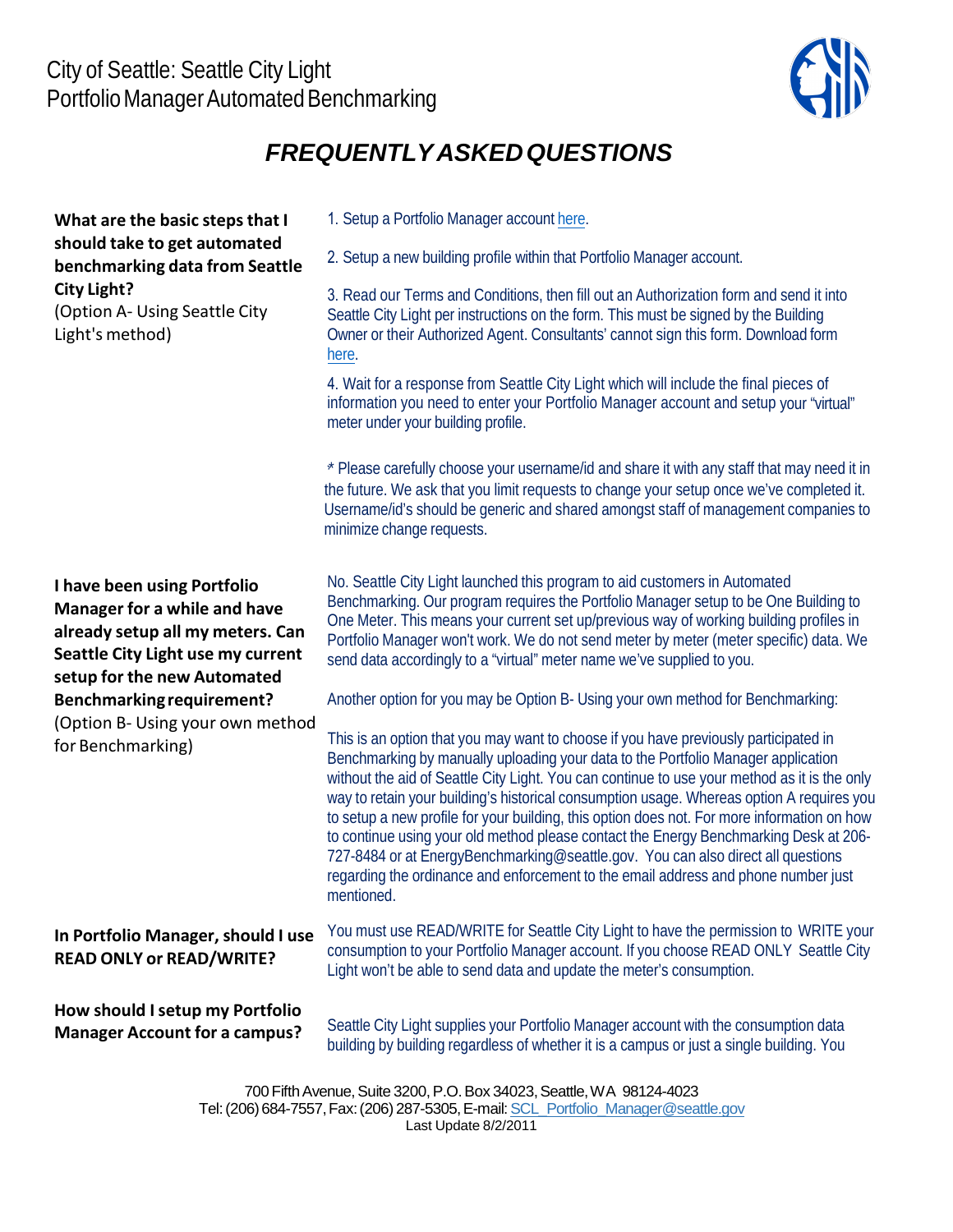

## *FREQUENTLYASKEDQUESTIONS*

|                                                                                                        | must setup your Portfolio Manager account to have it combine these totals into a Campus<br>total. This requires that in your Portfolio Manager setup, each of your building must have its<br>own Parent Premise ID, which are numerical numbers located at the end of each virtual<br>meter name. Every authorized building will be supplied with its own PPI that will enable us<br>to upload consumption Totals for the buildings into Energy Star. You will setup Portfolio<br>Manager to take the amounts from each Building's Virtual Meter and combine them for a<br>Campus total.                                                                      |
|--------------------------------------------------------------------------------------------------------|---------------------------------------------------------------------------------------------------------------------------------------------------------------------------------------------------------------------------------------------------------------------------------------------------------------------------------------------------------------------------------------------------------------------------------------------------------------------------------------------------------------------------------------------------------------------------------------------------------------------------------------------------------------|
| What is a "virtual" meter?                                                                             | Within Portfolio Manager, under your building profile, you will set-up a single meter for your<br>building. This meter is what we call your "virtual" meter since it isn't a real meter but a<br>name we use to upload the consumption data from all meters within your building.                                                                                                                                                                                                                                                                                                                                                                             |
| Since I have a "virtual" meter will<br>I need to setup my other actual<br>meters in Portfolio Manager? | Please do not setup your meters. We will supply you with a Virtual meter name and PPI<br>that will include consumption data from all meters in your building.                                                                                                                                                                                                                                                                                                                                                                                                                                                                                                 |
| What should I do since I have<br>already been manually uploading<br>meter specific data for my         | 1. Create a new building profile for address in question. Add a single electric meter to that<br>building using the Virtual Meter name and PPI (Parent Premise ID) we've given you in the<br>Authorization Credentials. Submit only that meter for Authorization.                                                                                                                                                                                                                                                                                                                                                                                             |
| building and I now want to move<br>over to Option A- Using Seattle<br><b>City Light's Automated</b>    | 2. Rename the old building profile. This will help you retain old data for reference<br>purposes only. *                                                                                                                                                                                                                                                                                                                                                                                                                                                                                                                                                      |
| <b>Benchmarking Method?</b>                                                                            | *It isn't clear to Seattle City Light how the Portfolio Manager system will handle having 2<br>buildings with the same address as far as Energy Star ratings. You may want to contact<br>Portfolio Manager support to find out how to make sure only one of your buildings with<br>that address get the Energy Star Rating.                                                                                                                                                                                                                                                                                                                                   |
| Is there a limit to the number of<br>requests I can put in?                                            | We ask that you not submit more than one request per building. Please manage Portfolio<br>Manager usernames/ids on your end. If you find it absolute necessary because of<br>ownership, management, or especially because the user name has changed, you may<br>need to submit a new request. Do not submit a new request because a new employee(s)<br>has begun working for the company managing your building and has access to the<br>current authorization we have provided. Therefore, we strongly suggest that<br>usernames/ids should be generic so that if an employee leaves, you can change the<br>password on your end to keep the account secure. |
| How often will my consumption<br>data be uploaded to the meter in<br><b>Portfolio Manager?</b>         | We will fill your initial request within several hours of you submitting the Authorization with<br>two years' worth of consumption data. After that each subsequent update occurs<br>automatically monthly. The dates are as follows:<br>January 3rd, February 3rd, March 3rd, etc.                                                                                                                                                                                                                                                                                                                                                                           |